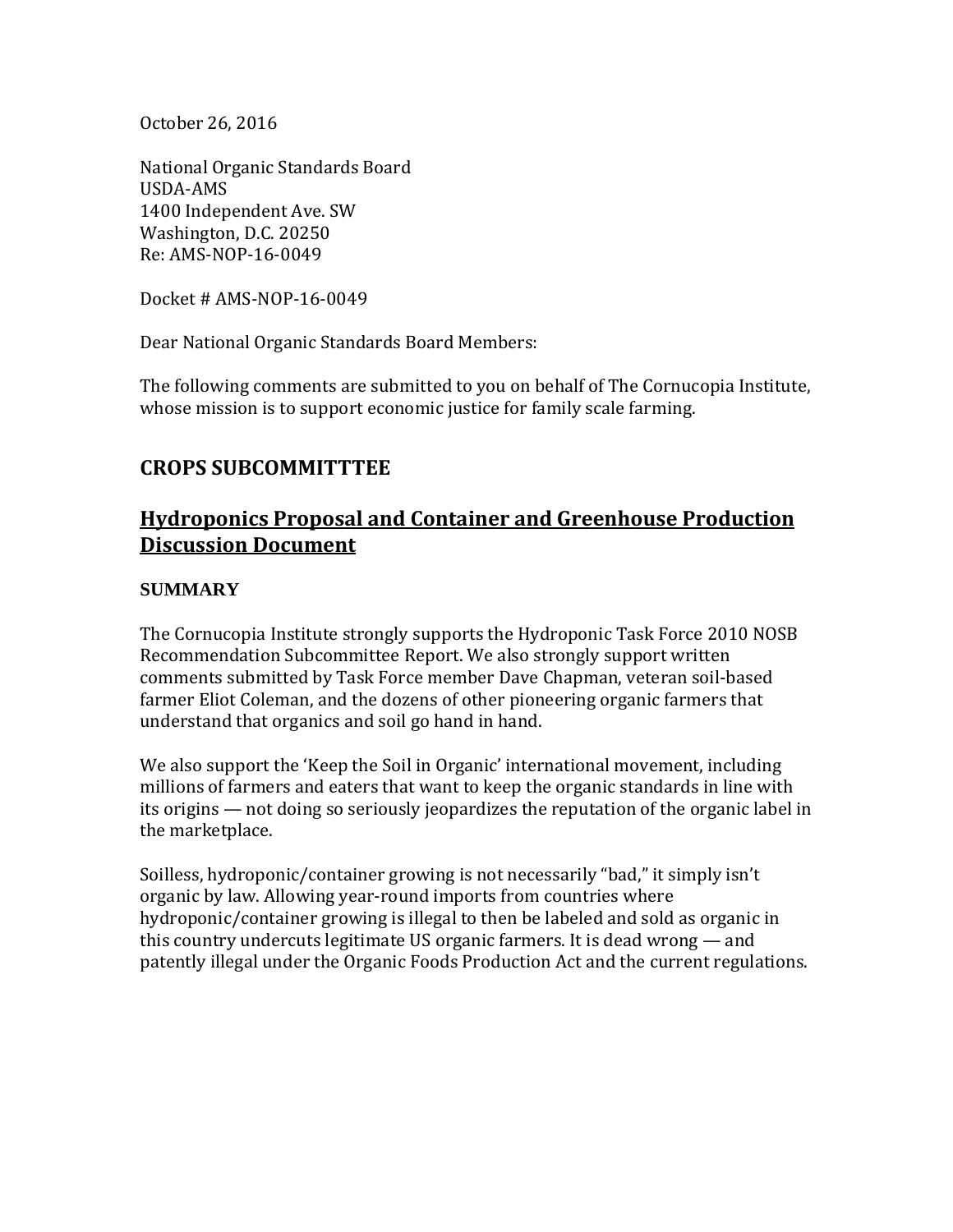#### *Rationale:*

- $\triangleright$  The NOSB/NOP does not have the authority to modify the elements of the Organic Foods Production Act (OFPA) that specifically reference soil-based production as an integral requirement in organic production, including the Organic Plan which requires farmers to "foster soil fertility." When management of the soil is not the "primary" source of fertility, that operation is violating a mandatory part of OFPA.
- $\triangleright$  Both OFPA and the NOP final rule describe organic agricultural production as much more than substituting approved inputs for non-approved ones. Hydroponic/container growing is neither legal nor "sustainable."
- $\triangleright$  Claims of sustainability are unfounded in container systems. Containers dry out much faster than soil mulched with high organic matter. Utilizing peat to fill containers involves the destruction of wetland bogs, which are the result of thousands of years of captured atmospheric carbon. Peat contains no nutrients, so crops depend completely on added liquid nutrients. Regenerative agriculture is not being practiced in hydroponic/container systems.
- $\triangleright$  Scientific literature does not support the claim that compost tea is a source of plant nutrition. The primary source of nutrients provided in hydroponic/container systems comes from continuously added liquid nutrients that are highly processed and should be considered synthetic (i.e., the process of producing hydrolyzed soybeans requires boiling for hours in acid).
- $\triangleright$  Many container systems primarily depend on conventionally grown hydrolyzed soybeans, undoubtedly Roundup®-ready/GMO, prohibited in organics. Any claims that hydrolyzed soybeans are non-GMO cannot be confirmed through testing, because DNA is denatured under the high temperatures and strong acid incurred during soybean hydrolysis.
- $\triangleright$  The term "bioponics" is not found in the scientific literature, anywhere. And the question of the legality of hydroponic/container growing has nothing to do with biological activity, but whether or not soil is an integral part of the production process.
- $\triangleright$  Most hydroponic container operations routinely use ozone to reduce the contamination in the irrigation system. This impacts the overall biological activity present.
- $\triangleright$  Most container growers refer to their own systems as "hydroponic." Any container system where highly soluble liquid nutrients are applied routinely should be considered hydroponic, even if there is a solid substrate, like peat or coconut coir.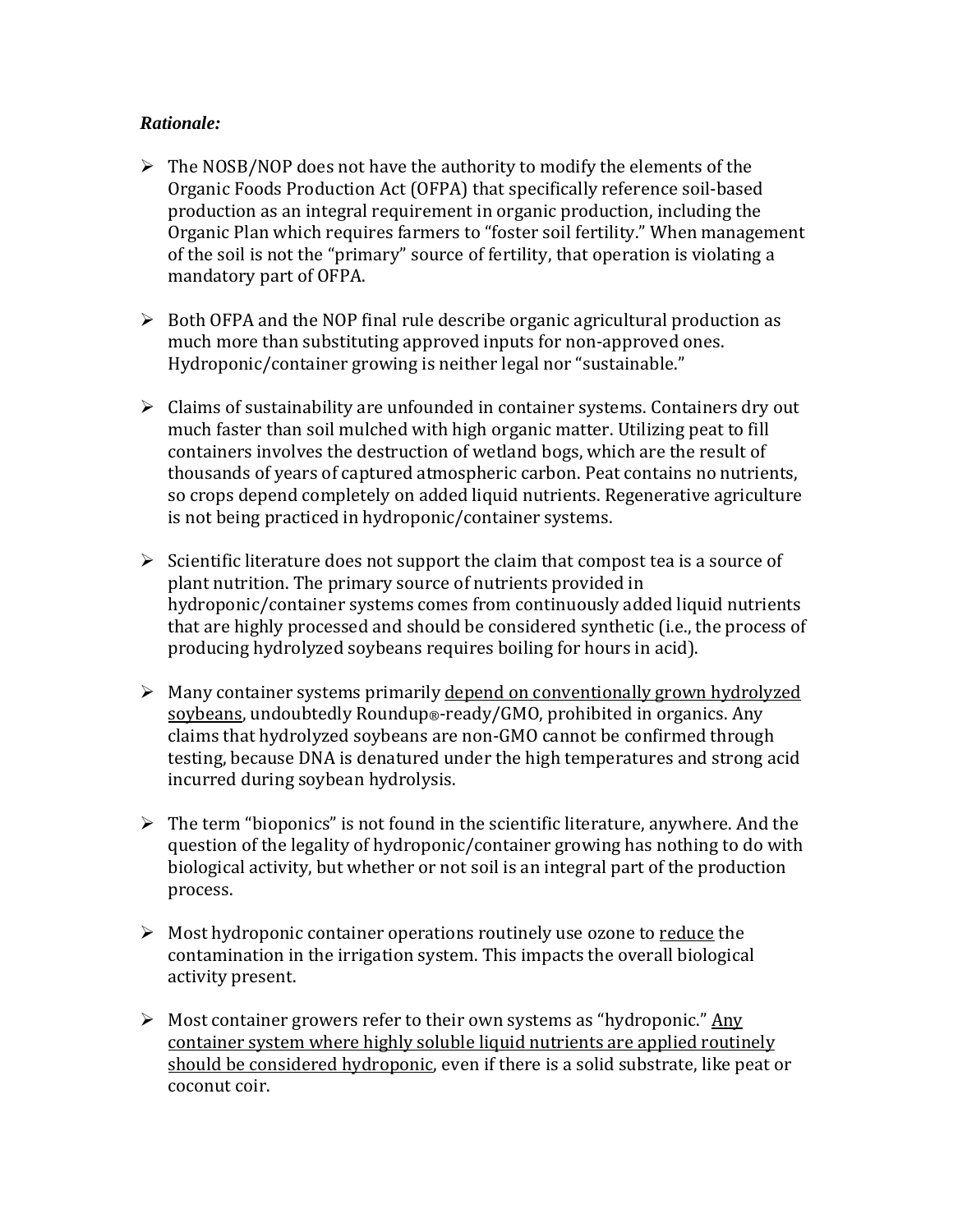- $\triangleright$  If the purpose of the hydroponic taskforce was supposedly to clarify the NOSB's 2010 recommendations, why were taskforce members initially limited to individuals with economic interests in hydroponic or aquaponic production? Though this restriction was later corrected, after public outcry, in the end only one commercial soil-based grower was added to the 16-member panel.
- Allowing soilless hydroponic/container growing to be labeled "organic" would conflict with international standards.
- **The NOSB/NOP does not have the legal authority to create regulations that conflict with the enabling legislation (OFPA).**

### **DISCUSSION**

A few years ago, the organic community was shocked to find out that hydroponic operations were being, quietly, certified "organic" despite the law!

The violation of law and regulations are clearly conceded in the documents you are now reviewing, due to the recognized need for modifying the existing regulations (the NOSB does not have the authority to modify the elements of the Organic Foods Production Act that also specifically references soil-based production as an integral requirement in organic production).

Somehow, a small section of the USDA has been redefining "organic," resulting in pressure from hydroponic growers in other countries to redefine organic as well.

The formal NOSB Recommendations on the "Production Standard for Terrestrial Plants in Containers and Enclosures (Greenhouses)" was passed on January 23, 2010 by a majority vote (twelve to one), after six years of NOSB work and public hearings.

We regret the additional delay caused by the NOP convening a task force.

The 2010 NOSB recommendations unequivocally state that hydroponic production should not be permitted in organic certification and that organic production of terrestrial plants must be soil-based. It is incumbent upon the current NOSB and the USDA to accept the past recommendations and to be consistent with international rules that prohibit soilless hydroponic vegetable production as certified "organic".

The NOP's decision to allow organic certification of hydroponic systems, in direct opposition to the 2010 NOSB recommendations and without formal proposed standards, violates the program's legal responsibility to follow the established due process in setting organic standards. Unlawful and extreme variations in certification requirements create consumer confusion and undermine the integrity of the organic label, ultimately weakening organic markets. One of the central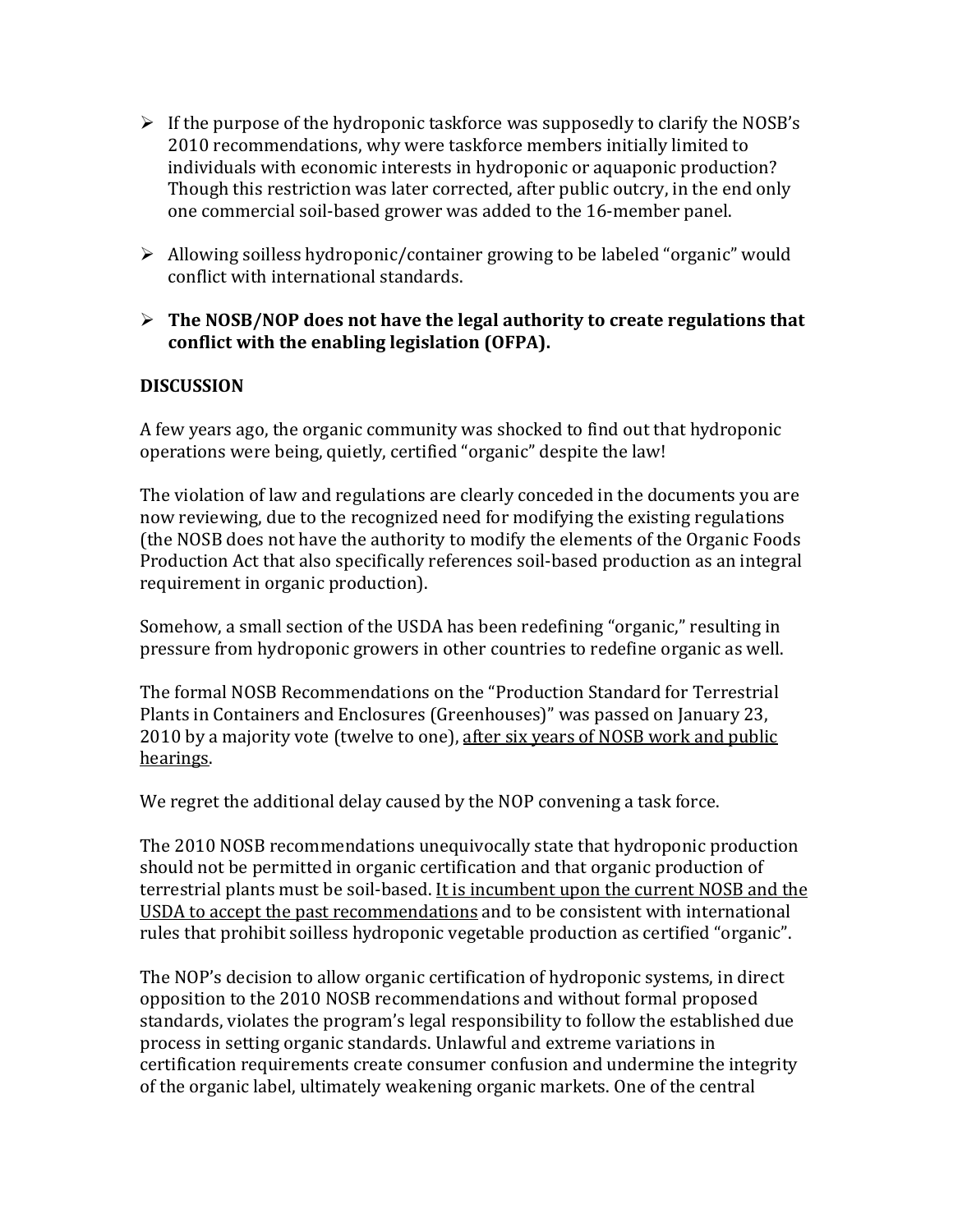tenants of the Organic Foods Production Act (OFPA) of 1990 is to "*assure consumers that organically produced products meet a consistent standard*" (7 U.S.C. § 6501(2)).

This lack of a consistent standard that the NOP has created with respect to hydroponic systems is exactly the type of problem that OFPA and the NOP were designed to avoid.

A stated primary objective of the current USDA/NOP-created Hydroponics Task Force was to clarify the NOSB's 2010 Recommendations (80 Fed Reg. 12,422, Mar. 9, 2015). Yet, the majority of task force members chosen had a vested interest in the organic certification of hydroponics, rather than in furthering the 2010 NOSB recommendations. Therefore, the make up of the task force caused widespread concern that their actual purpose appeared to be to rewrite, rather than to clarify, the recommendations.

If the purpose of the taskforce was to clarify the NOSB's 2010 recommendations, why were taskforce members initially limited to individuals with at least three years of experience in hydroponic or aquaponic production? Though this restriction was later corrected to include those with experience in soil-based organic greenhouse production, in the end, only one commercial soil-based grower was chosen. **Several highly qualified task force applicants (known to support the exclusion of hydroponic production from organics) were not chosen.** The result was an unfairly biased taskforce that additionally included a representative of CCOF, likely the nation's largest certifier of hydroponic production.

The bias in the task force is also demonstrated with their invention of a new term: "bioponics." This word isn't found in the scientific literature, anywhere. The prohydroponics members of the task force stated in their report, and at the last NOSB meeting, that compost tea is used to provide nutrients in these "bioponic" systems. However, the scientific literature does not support that statement.

Compost tea is not a significant source of nutrients, so other nutrient sources must be relied upon for fertility. Compost tea is irrelevant to the production of a crop. **The claim that compost tea is used to provide the required nutrients is a ruse, intended to make it seem like these systems might have something in common with soil-based production**. The organic community is not so gullible.

In fact, most operations with cycling irrigation water routinely use ozone to reduce the biology in the irrigation system. The "bioponic" claim is an attempted workaround for §6513 Organic Plan: "*An organic plan shall contain provisions designed to foster soil fertility, primarily through the management of the organic content of the soil through proper tillage, crop rotation, and manuring*."

Organic agriculture is rooted in the management of soils, not the simple presence or absence of bioactivity. Therefore, hydroponic and aquaponic growers are mistaken when they argue that hydroponics are "organic," even with the presence of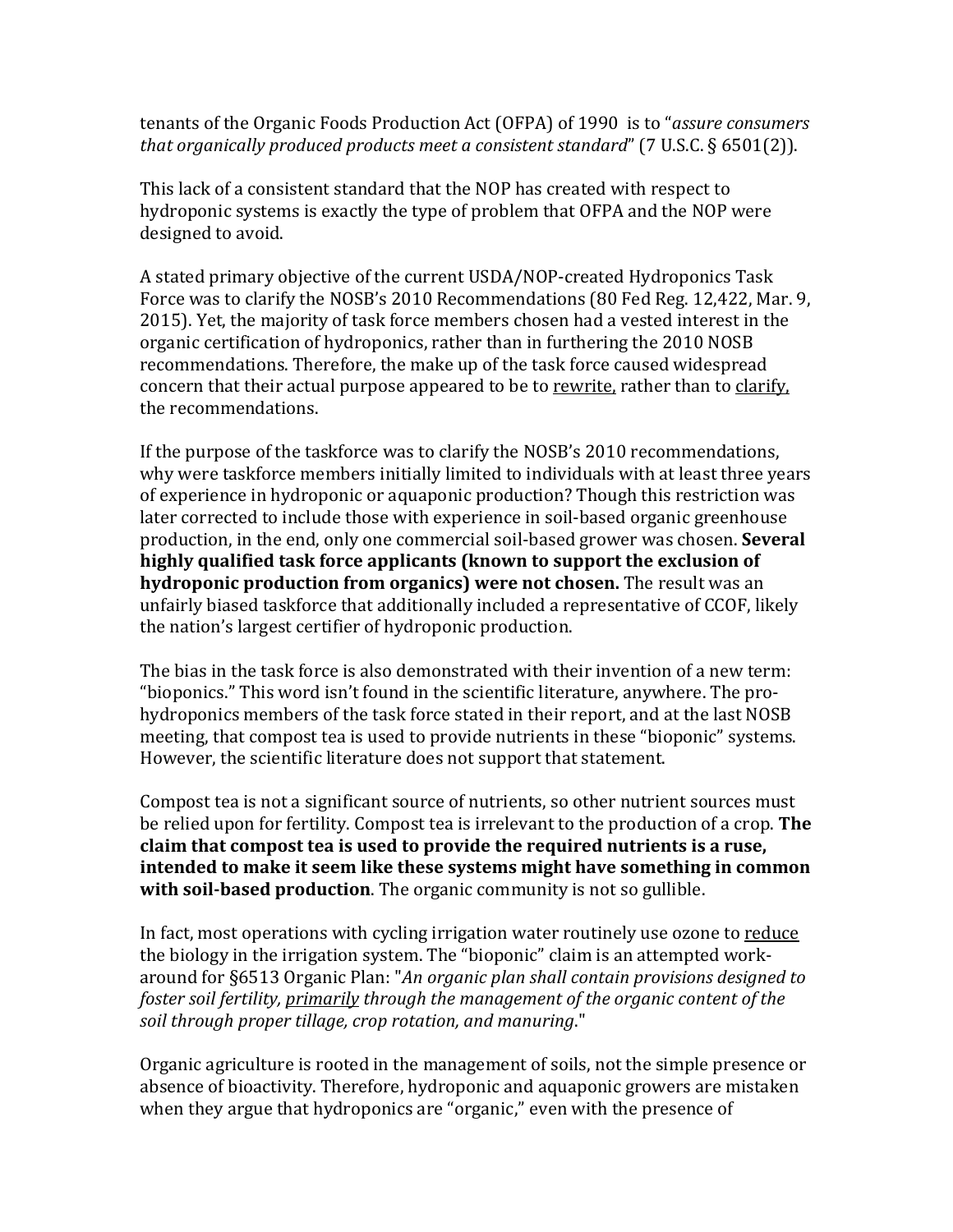microbes. The fact is that these hydroponic/container systems would fail without the routine (several-times-a-day) use of highly soluble, highly processed fertilizers like micronized fish and hydrolyzed soy protein. Whether or not compost tea is added to the system is irrelevant to the production of a container crop with minimal soil (or less).

The Hydroponic and Aquaponic Subcommittee Report describes an organically certified hydroponic blueberry and raspberry "container" operation owned by Driscoll's. The devil, here, is in the details and once theses systems are examined, they are nowhere near sustainable, despite their claims.

Claims of less water use are unfounded in these container systems. Containers dry out much faster than mulched soil with high organic matter. The process of mining peat to fill these containers involves the draining of increasingly rare wetland bogs, removing surface vegetation, and driving over these ecosystems with heavy vacuum harvesters. Scientists have described wetland peat bogs as being as important and fragile as rainforests, harboring many highly specialized, rare native plants. Much like fossil fuels, they are the result of thousands of years of captured atmospheric carbon. Driscoll's, Wholesome Harvest, and industries that grow in peat moss, in fact, do not represent a "Coalition for Sustainable Organics," despite the self-serving title given to the Astroturf group they founded and fund.

In addition, many of these container systems depend on conventionally grown hydrolyzed soybeans to achieve the fertility needed to produce a crop, because peat moss is devoid of nutrients. This, too, is illegal, since the soybeans used to produce the liquid fertilizer are conventionally produced and, therefore, most likely to be Roundup®-ready/GMO, also prohibited in organics. **Any claims that hydrolyzed soybeans are non-GMO cannot be tested because DNA is denatured under the high temperatures and strong acid incurred during soybean hydrolysis**. Some manufacturers of these products know this and tout "non-GMO," knowing it is difficult to prove otherwise.

From the 2010 NOSB Recommendation Subcommittee Task Force Report: "*There has been a frustrating shortage of specific information on the fertility programs being used in the currently certified hydroponic operations.... We have been unable to find organic producers who would allow us to use photos of their production…. As with all of the certified hydroponic production systems we have approached, getting clear information about current fertilization practices has been difficult, as the growers we have asked, including those on the task force, are unwilling to publically share these details. However, this has really not affected our ability to assess alignment with OFPA because these systems derive their fertility primarily from soluble fertilizers delivered through water and not primarily from organic content of soil as required by OFPA.*" [Emphasis added]

Soil fertility and soil management are prerequisites for organic certification of crop production. Hydroponic systems do not meet this mandate. Also from the 2010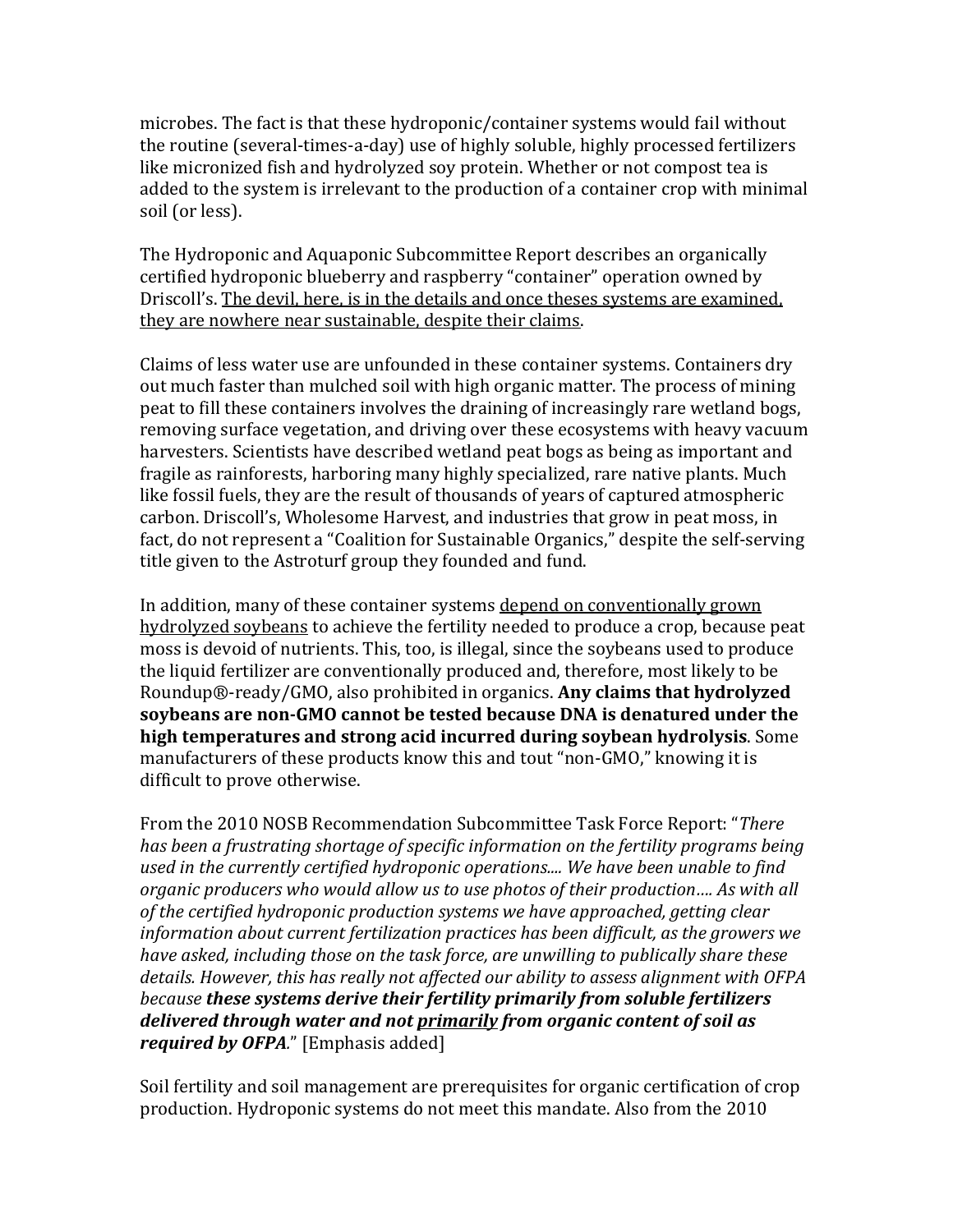NOSB Recommendation Subcommittee Task Force Report: "*When management of the soil is not the primary source of fertility, then that operation is violating a mandatory part of OFPA*."

Both OFPA and the NOP Final Rule describe organic agricultural production as being much more than substituting approved inputs for non-approved ones. The task force report also states: **"***It would be difficult to say that growing in a container is maintaining or improving the soil. It is our concern that if NOSB accepts growing a crop to maturity in containers, an amendment to the USDA organic regulation may be required***."** [Emphasis added]

The 2010 NOSB Recommendation strongly reinforces foundational principles and descriptions of "organic," as practiced on U.S. organic farms. The 1980 USDA Report and Recommendation on Organic Farming clearly states: "**S***oil is the Source of Life*"—Soil quality and balance (that is, soil with proper levels of organic matter, bacterial and biological activity, trace elements, and other nutrients) are essential to the long-term future of agriculture. Human and animal health are directly related to the health of the soil. From the Task Force Report: "*It is our opinion that this [soil] web cannot be replicated by simply 'adding biology,' because we are not smart enough to know which biology to add, nor how much… We can participate in and influence this system but we cannot control it.*" [Emphasis added]

The key to nutritious produce is healthy soil. A mantra for the organic community is: "Feed the soil, not the plant". Organic farming methods return organic matter into the soil, feeding billions of species in the soil, which then provide plants with nutrients from the mineral fractions of the soil. OFPA also makes clear that managing soil health is central to organic agricultural systems, as evidenced by the inclusion of details about what is expected by organic farmers as they design their annual crop and animal production system plans.

The Rule also outlines a practice standard for soil fertility and crop management that is impossible to meet in a hydroponic system. In the Soil fertility and Crop Nutrient Management Practice Standard (§ 205.203): US Department of Agriculture Study Team on Organic Farming. (1980) USDA Report and Recommendation on Organic Farming, section 2.4, "Organic Agriculture, Some Basic Tenets":

- o *"The producer must select and implement tillage and cultivation practices that maintain or improve the physical, chemical, and biological condition of soil and minimize soil erosion."*
- o *"The producer must manage crop nutrients and soil fertility through rotations, cover crops, and the application of plant and animal materials."*
- o *"The producer must manage plant and animal materials to maintain or improve soil organic matter content in a manner that does not contribute to contamination of crops, soil, or water by plant nutrients, pathogenic organisms, heavy metals, or residues of prohibited substances. Animal and plant materials include:" [Emphasis added]*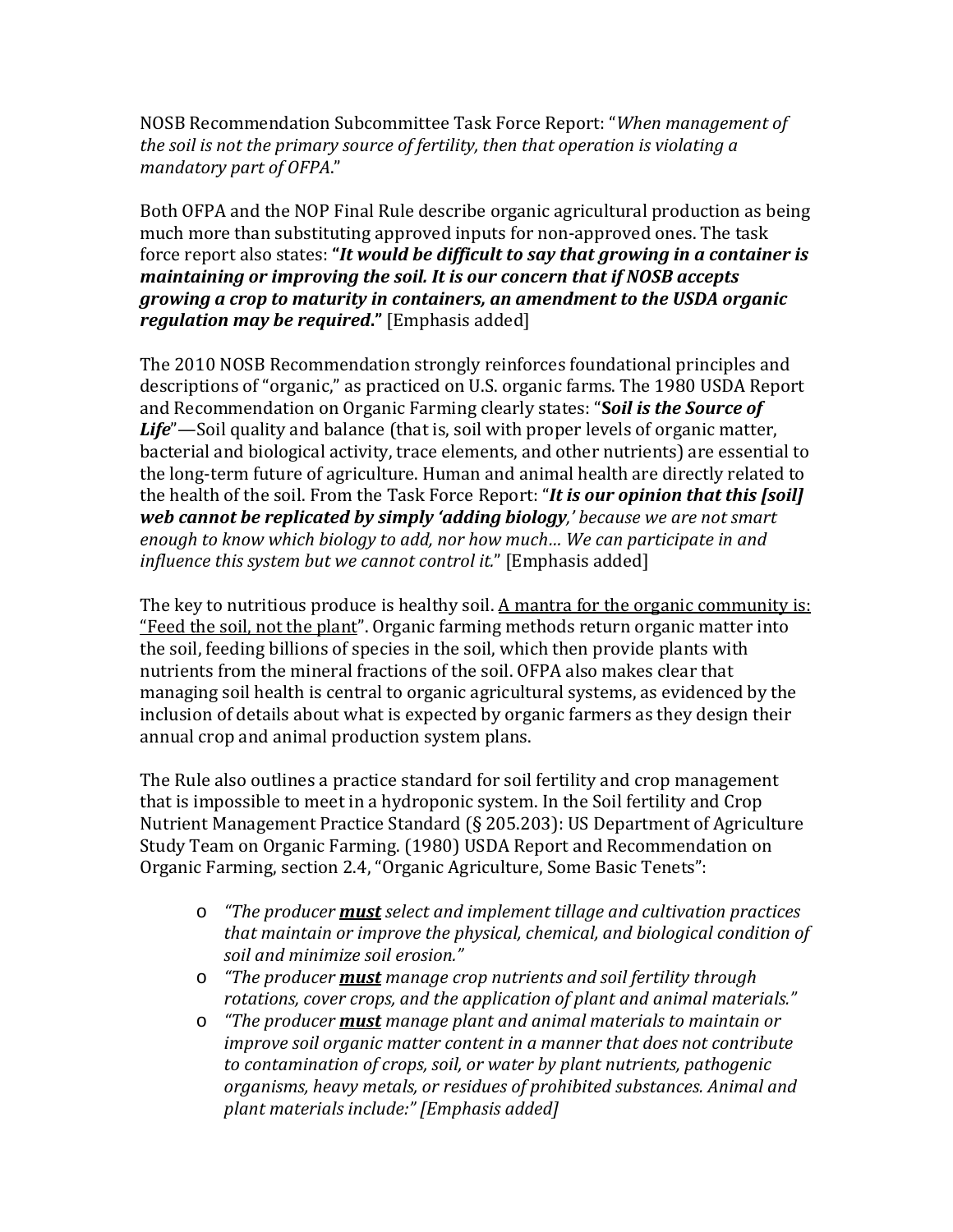No language exists in OFPA outlining requirements for soilless hydroponic systems. In contrast, clear language exists to justify the prohibition of hydroponics in organics, given the fact that they cannot meet the minimum standards described above. This conflict with OFPA makes it impossible to allow the organic certification of hydroponic production.

#### **The NOSB/NOP does not have the legal authority to create regulations that conflict with the enabling legislation (OFPA).**

In addition, U.S. organic rules must be consistent with international standards. The 2010 NOSB Recommendation is consistent with the vast majority of world organic standards, including those in twenty-four countries in the European Union (EU), Mexico, Japan, and Canada. This situation has forced the U.S to create a specific hydroponics exception in its trade agreement with Canada.

The 2013 position papers of both the International Federation of Organic Agriculture Movements European Union (IFOAM EU) and the Expert Group for Technical Advice on Organic Production (EGTOP) offer well-researched recommendations on organic hydroponics that concur with the organic standards of EU countries. **IFOAM EU has produced a position paper calling for the USDA to regulate organic hydroponics based on the NOSB's 2010 recommendations**.

NOP's rationale for allowing hydroponic certification is based on a single sentence taken from the 1995 NOSB Recommendation for Specialized Standards for Hydroponic Production in Soilless Media. It states: "*Hydroponic production in soilless media to be labeled organically produced shall be allowed if all provisions of the OFPA have been met.*" This recommendation was not included in the final rule and so it has no legal basis for current organic certification.

No provision in OFPA or the NOP regulations justifies the certification of hydroponics. In fact, in its written response to the NOSB recommendation in 2005, the NOP implies that standards need to be developed before hydroponic operations can be certified. The NOP states: "*NOP concurs with the NOSB and agrees to proceed with additional rulemaking for mushrooms, apiculture and honey, and greenhouse operations and their products, and not to propose hydroponic standards until the NOSB has submitted a final recommendation*." [Emphasis added]

### **BY QUIETLY ALLOWING THE CERTIFICATION OF HYDROPONIC OPERATIONS, THE USDA IS IN VIOLATION OF THEIR OWN GUIDANCE TO THE INDUSTRY.**

The USDA's allowance of hydroponic certification in the absence of clear and consistent regulations has created discontent with the NOP by the wider organic community. A demonstration of the strength of the opposition to organic hydroponics was the Moratorium Letter presented to Secretary Vilsack in April,